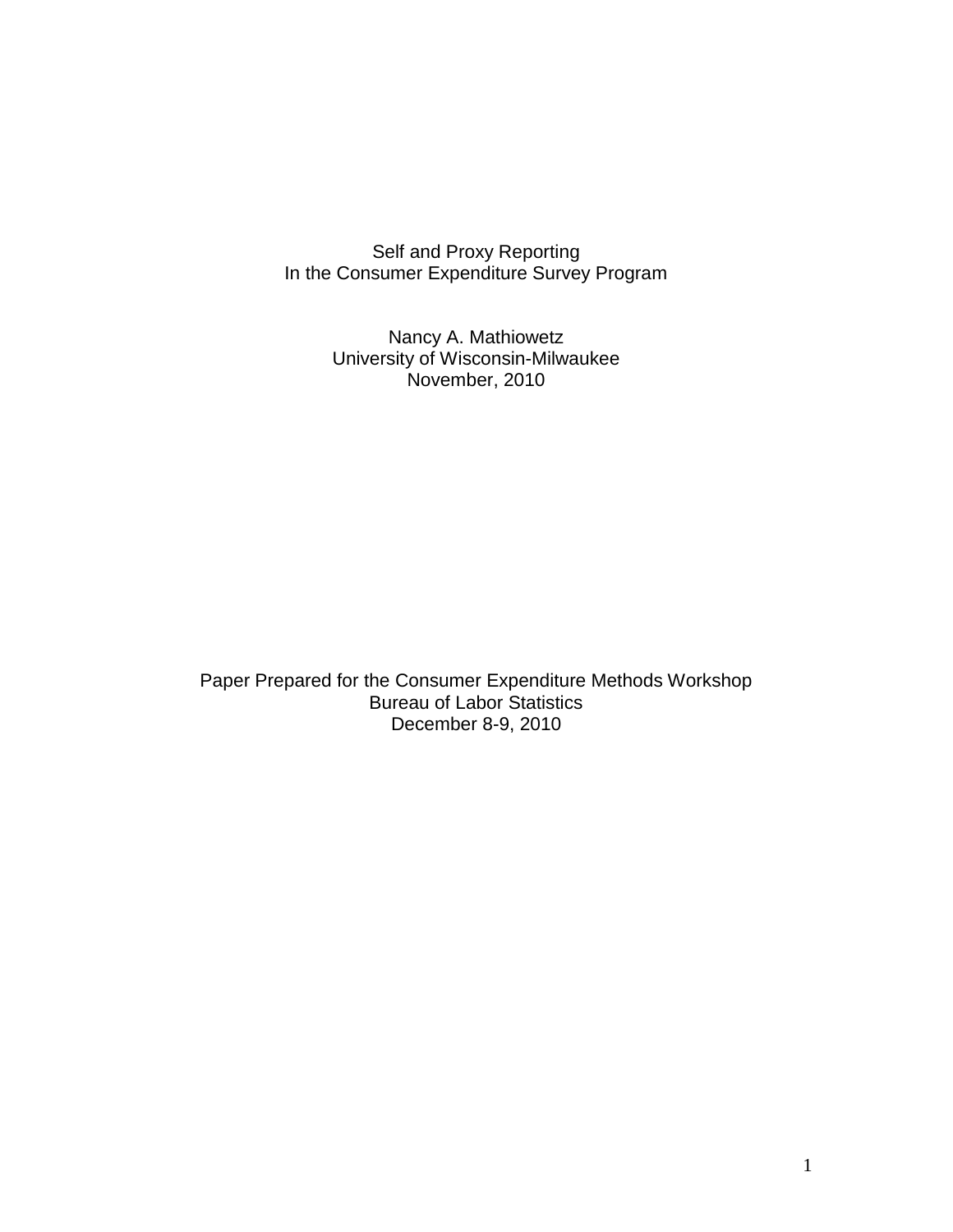#### **Introduction**

The issue of self versus proxy reporting is a classic methodological issue facing survey designers: how to maximize the *quality* of data while minimizing the *costs* associated with data collection. In the past, response rates have served as an easily produced measure of quality. Allowing one respondent to provide information about him or herself as well as other members of the household is one means by which to increase response rates. It is much easier to get any one individual within a household to respond as compared to a randomly selected respondent or all respondents to participate. From a cost perspective, with costs measured as time or the dollar expenditures associated with a data collection effort, once again, the use of proxy reported data aids in the reduction of per person unit costs.

However, we know that the true measures of quality and cost are not limited to response rates, time and money. Recent research which focuses not on response rates but on *nonresponse bias* has moved the industry away from blithely accepting the notion that lower response rates are indicative of lower quality data (Keeter, et al, 2000; Groves, 2006). Quality is a far-ranging concept, which includes (but is certainly not limited to) assessment of coverage of the population, examination of imputation rates, as well as the measurement of validity and reliability of survey items and the resulting data. Costs too are not simply a function of the traditional measures of time and money related to data collection, but can be measured in terms of realized sample sizes, sampling error, post-survey adjustments, as well as public confidence in estimates.

I raise these issues early in this paper so as to frame the discussion at the end of the paper concerning alternative designs and methodological investigations. Many of the options facing the Bureau of Labor Statistics with respect to the Consumer Expenditure Survey Program will involve alternative design options that juxtapose questions of survey quality and survey costs, not just with respect

2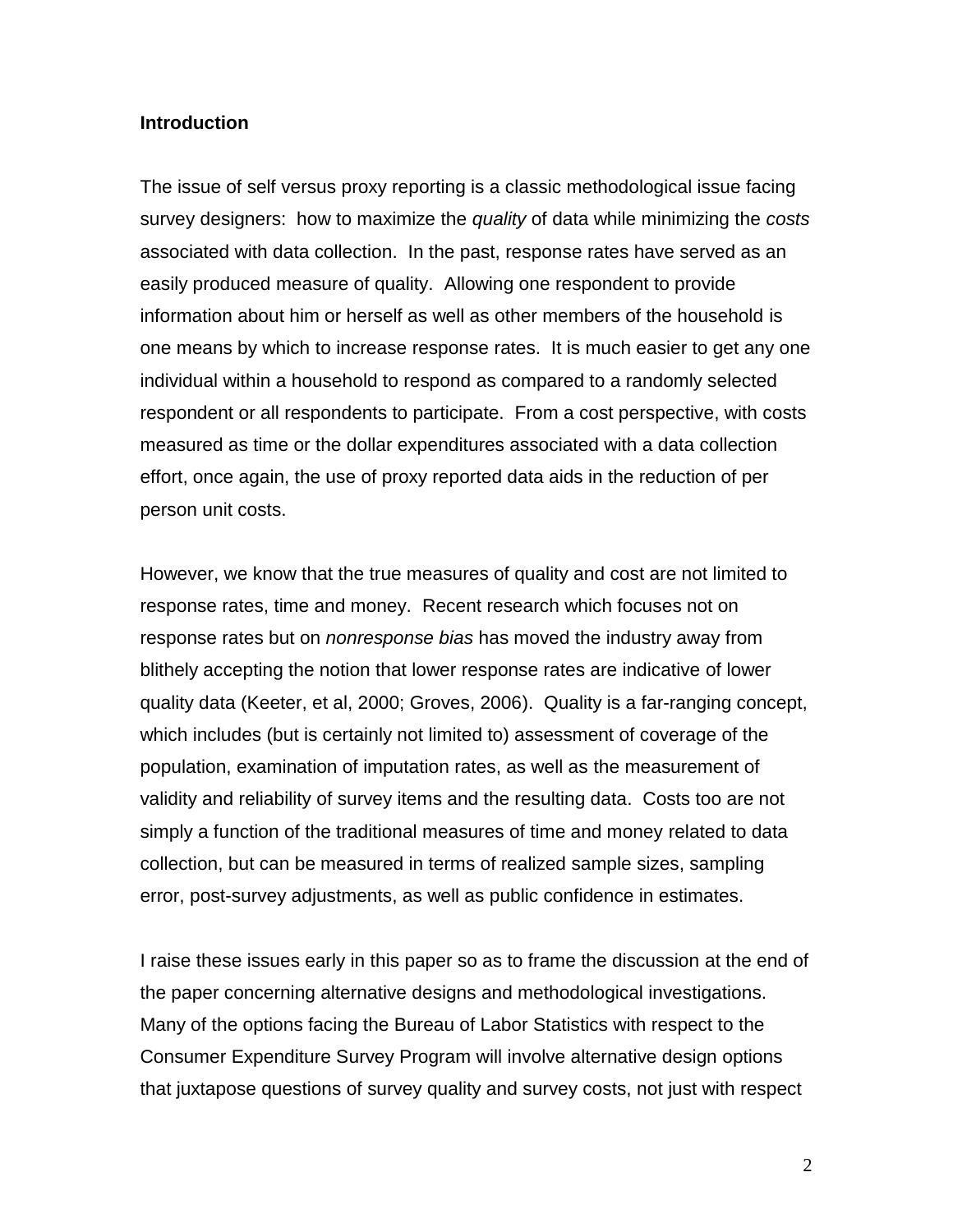to the use of self versus proxy reporting, but with respect to other design features to be discussed at the workshop. What measures we use to assess quality and costs (and the emphasis placed on those measures) will have ramifications for the evaluations of alternative design options.

It is also useful to consider the nature of how self and proxy reporting potentially differ in the Quarterly Consumer Expenditure Interview (CEI) as compared to the Consumer Expenditure Diary (CED). In both the CEI and the CED one household member usually serves as the respondent/recorder of information. CEI sampled household units are interviewed once per quarter for five consecutive quarters; the respondent is asked to report on consumer unit expenditures for the past three months (for interviews two through five). The initial interview collects demographic and family characteristics, an inventory of major durable goods, and expenditures for the past month, all information to be used as bounding data for future interviews. The nature of the questionnaire, with its emphasis on retrospective recall, most closely parallels the design of other federal surveys which rely on a single household respondent. With respect to the CEI, we could frame the research issue concerning self and proxy response as a question of how to minimize response error related to the long term recall of detailed expenditure items. *We know little with respect to the quality of both self and proxy reports for the CE, so research aimed at reducing bias associated with proxy-based reports should not ignore the onerous reporting task that faces the self-respondent*. The CED is a prospectively-placed diary with two one-week daily expense records serving as the primary means of capturing detailed descriptions of all expenses for all members of the household. Here, the key research issue is not one of how to improve retrospective recall for self and proxy reporting (although a percentage of diaries are completed via retrospective reports); the key research question is how to best maximize participation and compliance by all members of the household.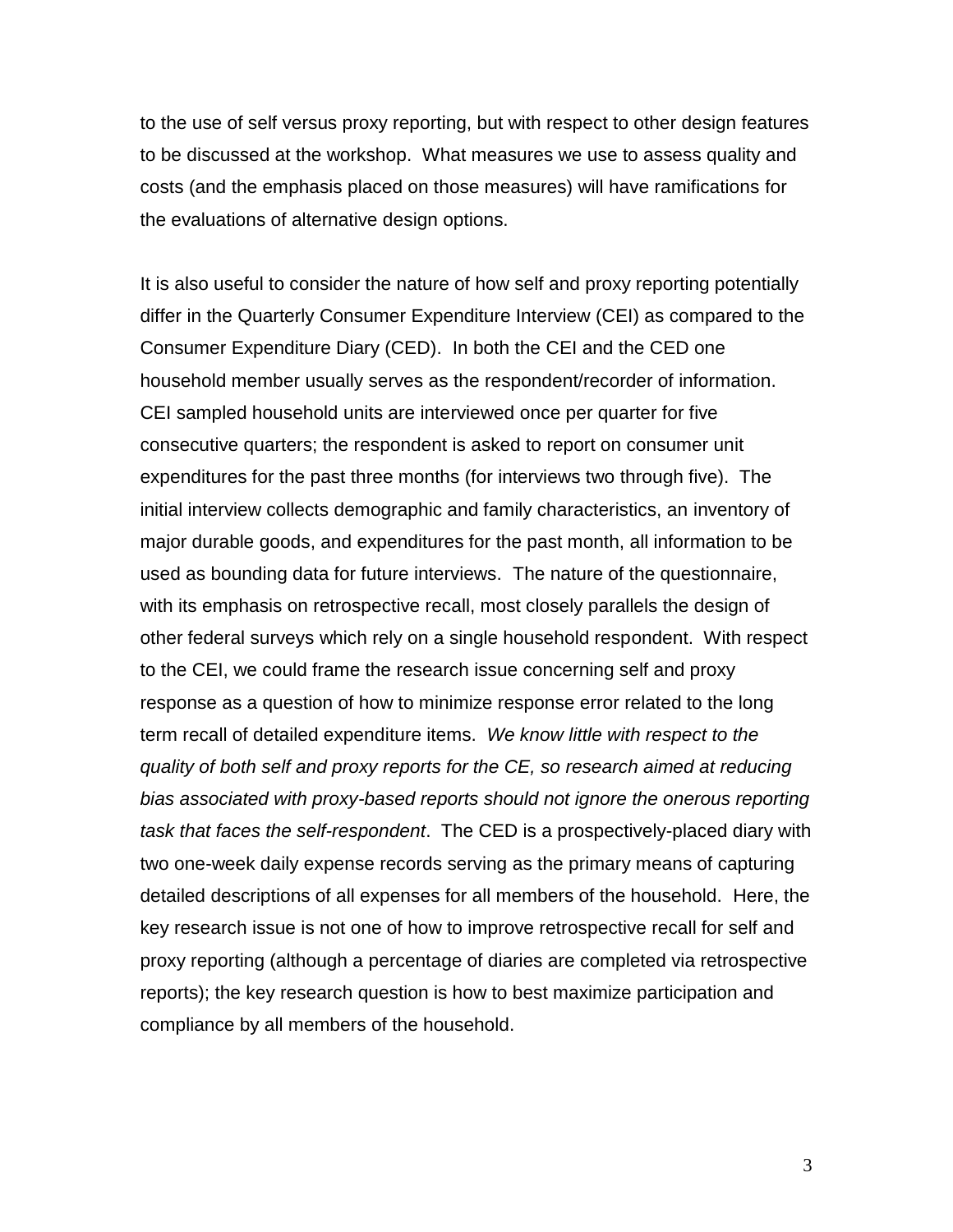## **Background**

Two literatures are relevant to the issue of self and proxy reporting in the CE surveys: (1) the literature on the quality of proxy retrospective reporting and (2) the literature on participation and compliance in self-administered diary surveys placed in households.

#### *Retrospective recall: self and proxy response status*

The use of proxy accepted responses is most evident in large federal surveys. For many of these studies, persons who are home at the time of the interview are asked to report about themselves and everyone else in the household or the household information is gathered from a "most knowledgeable" member of the household for the particular topic of interest. Although many of these survey programs have moved to designs which attempt to maximize self report (e.g., National Crime Victimization Survey) or designs in which a randomly selected target within the household is asked to report for him or herself only (e.g., the National Health Interview Survey), the Consumer Expenditure Surveys (both the Diary and the Interview) are unique in that the analytic unit of interest is not the individual *per se* but rather the consumer unit.

Moore's (1988) excellent review of the literature with respect to self/proxy response status and survey data quality noted that, for the most part, much of what we know about the quality of proxy reports is based on observational studies in which the characteristics of the response status are potentially confounded with the measures of interest. He concludes his review by stating "the literature finds little support for the notion that self-response survey reports are of generally better quality than proxy reports" but also went on to state "that there is really not enough evidence to draw solid conclusions" (Moore, 1988, p 169). Experimental studies are limited, examining a small range of topics, and for the most part, are inconclusive with respect to the inherent superiority of self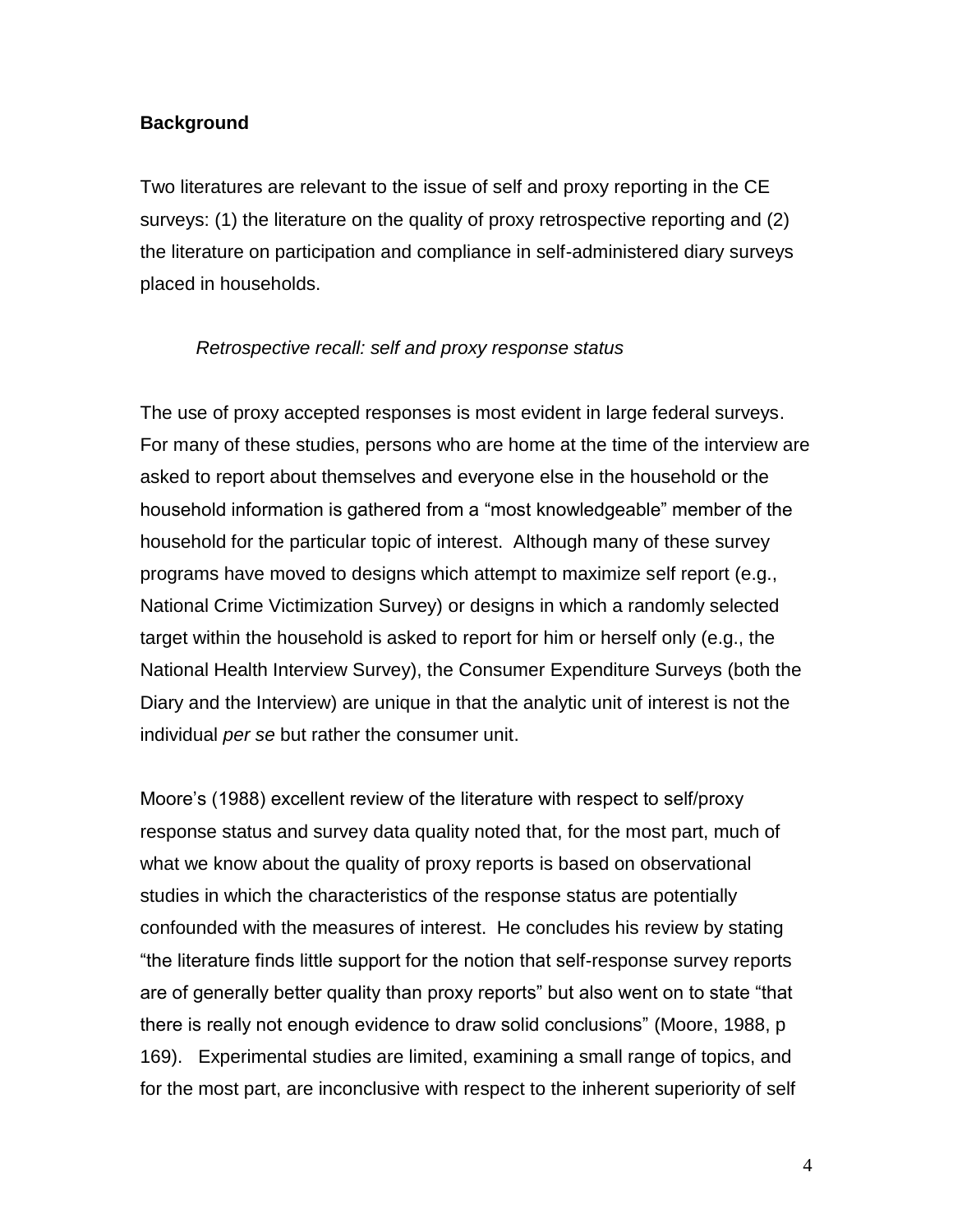reports (e.g., Mathiowetz and Groves, 1985). The exception to these studies appears to be Turner's (1972) experimental study with respect to the measurement of crime, in which an all-self response treatment was compared to a knowledgeable household respondent treatment; the all-self response treatment lead to consistently higher incidence of crime rates across eight crimes examined. Sans validation data, Turner's comparison (as well as most studies which compare self and proxy reports) only assesses the *relative* rate of reporting a behavior across response status, indicating that the biases differ across the types of response rules, not that one rule or the other elicits more accurate data.

Examining the issue of self vs. proxy reporting within the context of the cognitive stages of the question and answer process, Sudman, Bradburn, and Schwarz (1996) suggest that reporting for an "other" differs from reporting for oneself with respect to the encoding, the storage, and the retrieval of information. With respect to encoding, the richness of the encoded material depends upon the means by which the information about another's behavior is obtained. Shared behavioral experiences allow for the elaboration of the behavior across multiple sensory inputs: seeing, hearing, possibly hearing and taste, as well as the encoding of emotions and feelings about the behavior. Learning about a behavior via communication from another (or via a third party, for example, paying a bill related to another person's purchase) involves the encoding of information related to the acquisition of that knowledge rather than the encoding of the behavior itself.

Information organization and storage most likely differ for oneself as compared to others, impacting the retrieval and reporting strategies used for oneself as compared to reporting for others. Rare or salient behaviors experienced by an individual are often stored episodically in memory; episodic storage is most likely *not* the case for behaviors that are not learned about via shared participation. From the work of Blair and Burton (1987) as well as others (Bradburn, et al,

5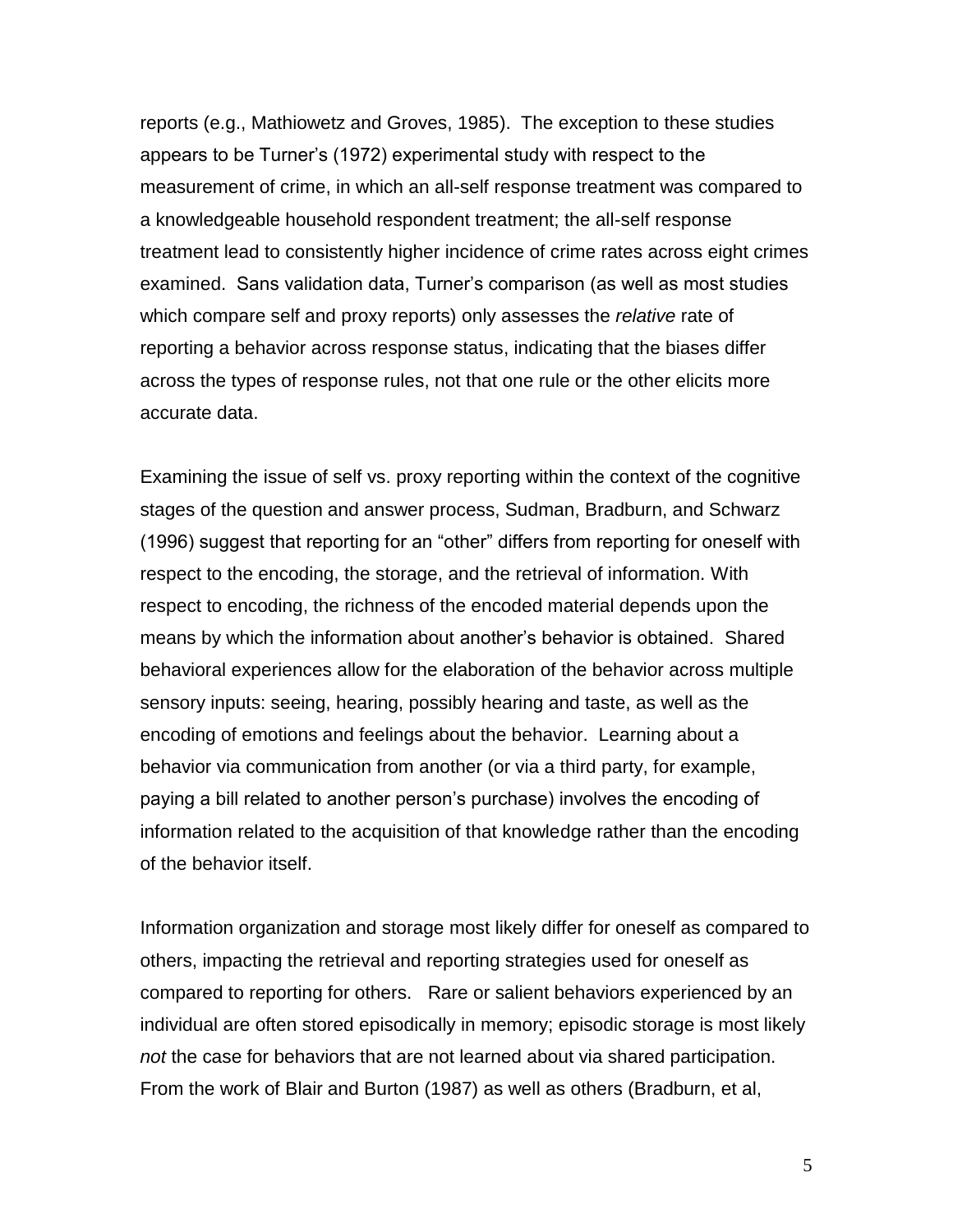1987; Schwarz, 1990) we know that frequency reports of mundane and frequent behaviors are often based on estimation strategies whereas the reports for rare or salient events and behaviors involve the use of retrieve and count (episodic) strategies when reporting for oneself. The lack of episodic information concerning others (for non-shared behaviors) often leads to estimation strategies on the part of proxy reporters (Blair, Menon, Bickert, 1991).

Sudman, et al (1996) in their review of the literature assert that

...the findings ….encourage the use of proxy reports. For many behaviors and even for some attitudes, proxy reports are not significantly less accurate than self reports. Obviously accuracy depends on the proxy's observation of and discussion with others…..(p. 243)

*Diary Studies: Multiple respondents per household*

What is a self and what is a proxy report for a diary survey? The delineation of self and proxy response status is not as clear cut in surveys that involve the use of prospectively placed diaries. Even if only one household member is enlisted to maintain the diary, the prospective placement provides *opportunity* for selfreported (or more specifically, recorded) data for each household member. If all household members took advantage of the opportunity to self report (in the main diary) then the self-proxy issue would be moot. As with other self/proxy issues cooperation at the household level is, for the most part, easier when the request is for a single respondent to participate.

The major self/proxy design issue for the design of a diary survey is not to understand the factors that lead to congruence between self and proxy reports but rather to address how to minimize reliance on proxy provided data. The major advantage of the diary method is to capture and record expenditures which, for the most part, are mundane and ill-remembered for anything other than the shortest recall period. As stated succinctly by Grootaert (1986) "the method of individual books [diaries] is to be preferred from the point of view of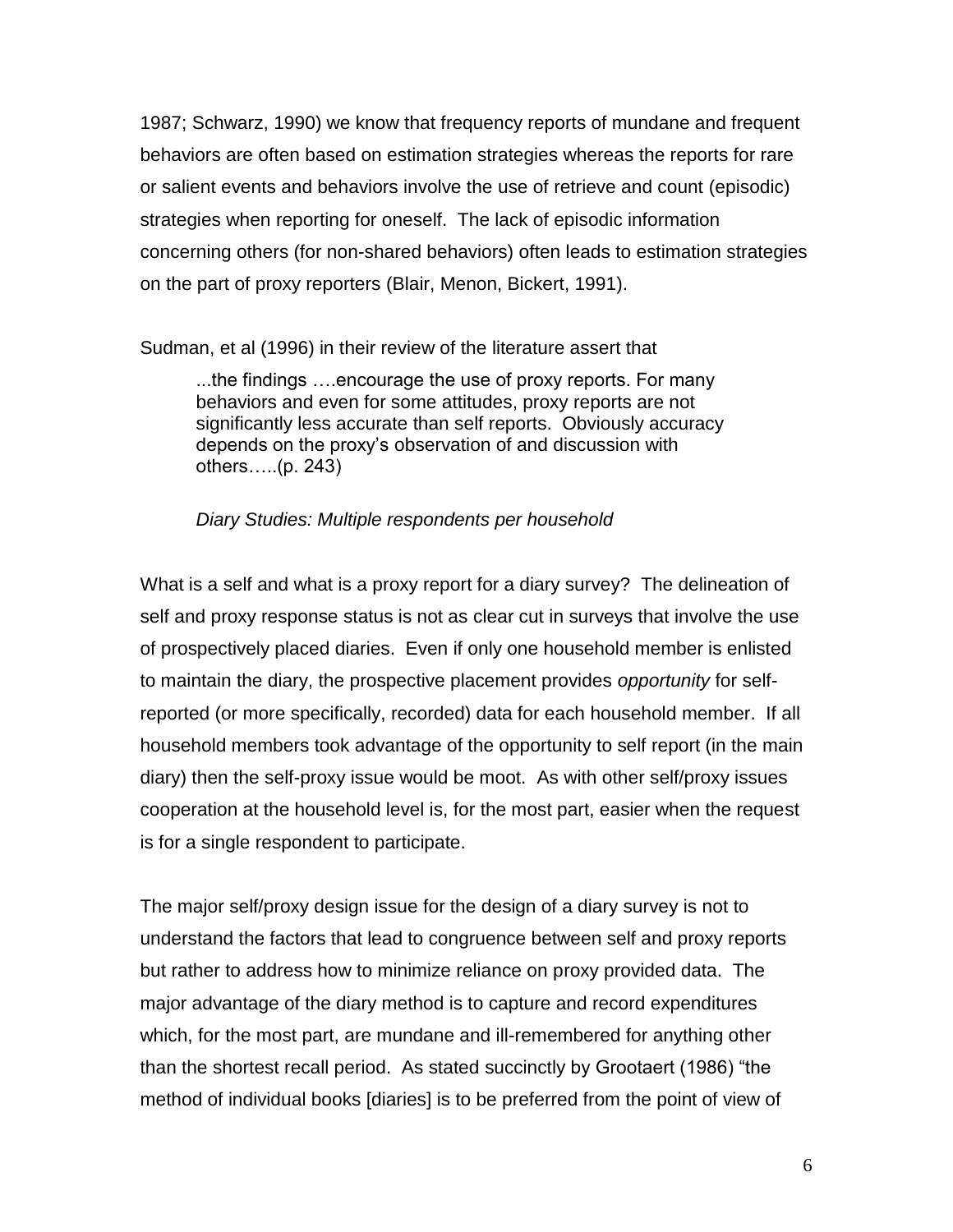completeness of reporting, but that major problems with cooperation can occur" (p. 938).

One of the largest data collections that rely on the individual-level selfadministered paper diaries is the Arbitron Radio Diary data (Arbitron, 2010). Each household member, 12 years of age or older, is eligible to participate. Households are initially contacted by mail, informing the household of their selection for the study. The next contact is via telephone in which basic demographic information about the household is collected and participation is solicited. The mailing that follows includes a 7-day diary for each household member age 12 and older and a cash incentive for each person. Calls are made to consenting households during the diary week to address any questions and to encourage full compliance. Each diary is relatively small (fold-out) and the diary, is, for the most part, open-ended with space to record time of day (start and stop times), radio station identifier, and the place where the respondent was when listening to that particular station. The diary week begins on a Thursday and ends on a Wednesday, start and end dates that were examined empirically so as to maximize reporting for both week and weekend days.

## **Empirical Findings**

#### *Retrospective recall: self and proxy response status*

Validation studies comparing self and proxy reports to objective measures are virtually nonexistent. In the absence of objective empirical data to assess the degree of bias in self and proxy reports, many studies have relied on comparisons of reports from both self and by proxy to assess the quality of proxy reports. Apart from questions (more specifically the responses to questions) that raise issues of self presentation or social desirability, the assumption underlying these comparisons is that self response provides more accurate data than those obtained via proxy.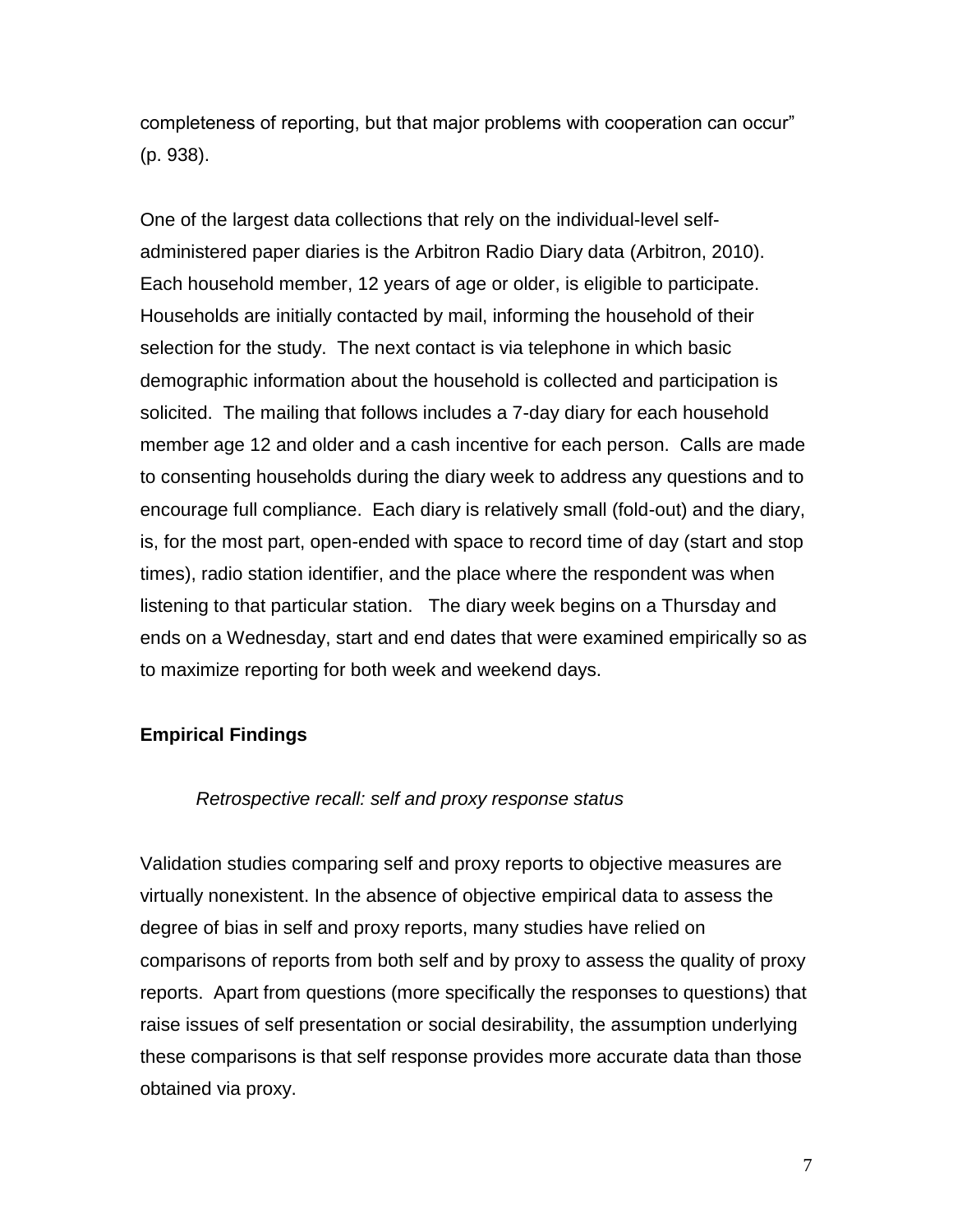I focus on the empirical findings from two studies that examined the congruence between self and proxy reports specifically with respect to the reporting of expenditure data. The Intra-household Communication Study (ICS) conducted by BLS in the early 1990s is an example of such a study. The ICS examined the relationship between within-household knowledge, relationships, and reports of expenditures for household members. Although conducted with limited sample sizes, this research found that, at the family and at the dyadic level, communication between family members and characteristics of the family were related to congruence between self and proxy reports (Kojetin and Miller, 1993; Tucker and Miller, 1993; Kojetin and Mullin, 1995; Mulling and Tonn, 1993). For instance, at the dyadic level, self and proxies agreed on purchases of clothing, groceries, and medical supplies 63% of the time, that self-response resulted in a larger number of items purchased and higher dollar amounts for those items, and the degree of disagreement varied across types of purchases. The ways in which proxies learned about expenditures and the relationship between the self and the proxy target were related to level of agreement between the self and proxy response. For example, proxy reports by parents for their children had lower levels of agreement than spouses reporting for each other or even children proxy reporting for their parents (Harris-Kojetin and Miller, 1993).

In a study conducted for BLS by the Joint Program in Survey Methodology, Olson (2002) examined the congruence between approximately 1000 teenagers self reports and reports provided by their parents of expenditures for the past 24 hours. The reporting task for this study was easier than the detail required for the CE program in that teens and their parents were only asked to report on 12 categories of expenditures and provide expenditure data overall for the category, not per item. Overall, parents and their teenagers agreed with respect to whether or not a purchase had been made in a category of expenditures

8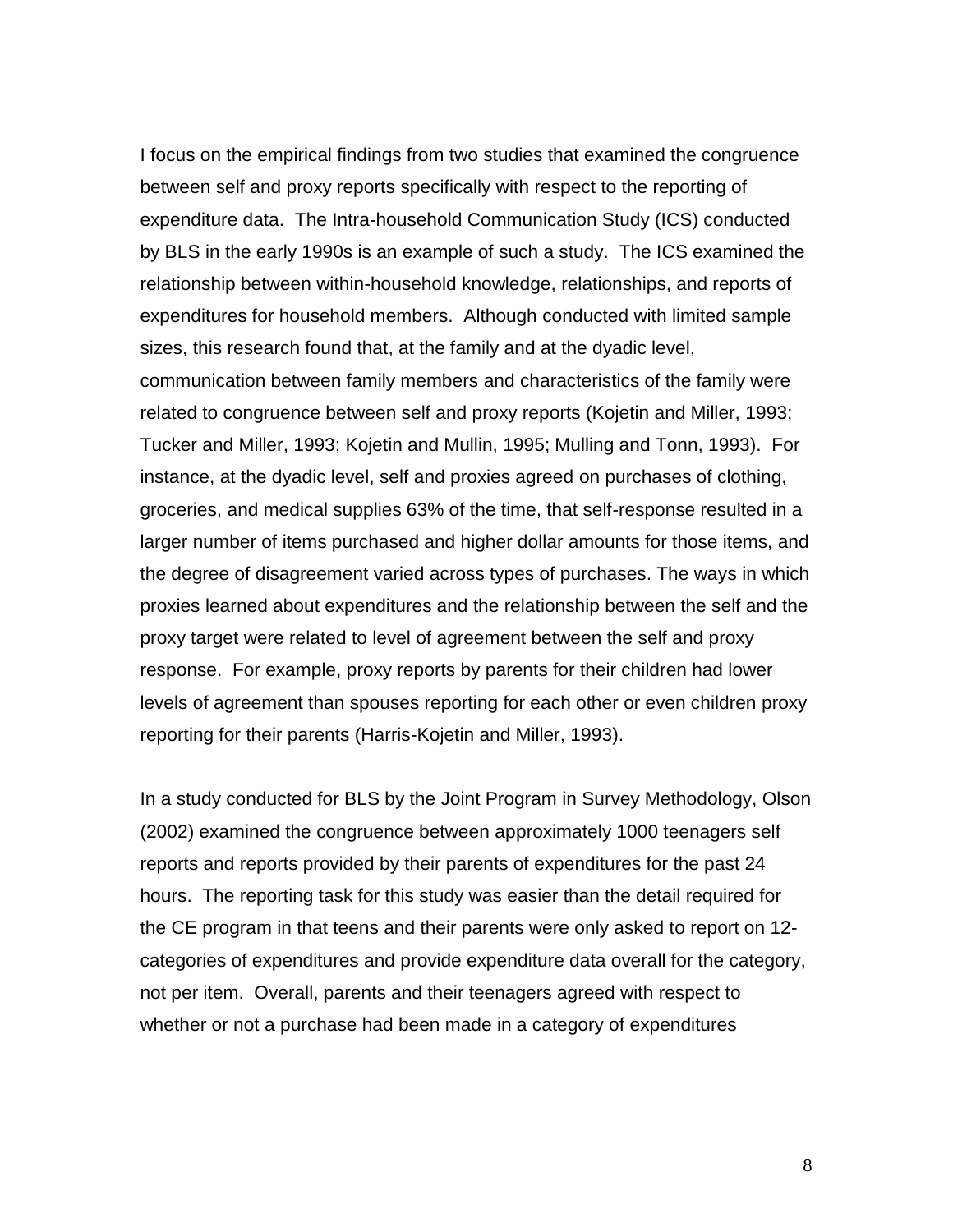approximately 85% of the time<sup>1</sup>, with a mean underreporting of expenditures by parents (as compared to their teens) by about \$6.75 (absolute difference of approximately \$14).

Although examined less frequently in the empirical literature, the issue of reliability of measurement for self as compared to proxy reports is an important one. Table 1 displays measures of reliability for self and proxy reports of educational status, occupational status, and usual hours worked per week. The table findings indicate significantly lower reliability for reports provided by proxy (specifically by the spouse) as compared to self reports.

|                            |                    | <b>Reliability Estimates</b> |               |     |
|----------------------------|--------------------|------------------------------|---------------|-----|
| <b>Question Content</b>    | <b>Study</b>       | <b>Self</b>                  | <b>Spouse</b> | N   |
| <b>Years of Schooling</b>  | <b>NES 70s</b>     | .971                         | .930          | 815 |
| <b>Years of Schooling</b>  | <b>SAF Mothers</b> | .954                         | .910          | 799 |
| <b>Occupational Status</b> | <b>NES 70s</b>     | .887                         | .806          | 299 |
| <b>Occupational Status</b> | <b>NES 90s</b>     | .859                         | .717          | 197 |
| <b>Hours worked/week</b>   | <b>NES 70s</b>     | .835                         | .710          | 212 |
| <b>Hours worked/week</b>   | <b>NES 90s</b>     | .881                         | .612          | 141 |
| <b>Total</b>               |                    | .898                         | .781          | 6   |
|                            |                    | $t = 3.365$ , $p = 0.020$    |               |     |

Table 1. Reliability of estimates for self and proxy reports

Source: Alwin (2007) p. 153

 $\overline{a}$ 

## *Diary Studies: Multiple respondents per household*

One of the earliest examinations of individual diaries comes from the household expenditure survey in Hong Kong (Grootaert, 1986). All household members aged 14 years and older were requested to record his or her expenditures for the two-week period during which the household participated. Overall, 28% of all household members completed the diaries. Individual participation declined with age and was a function of the relationship to the household head. Eligible members in large households were more likely to refuse than in smaller

 $<sup>1</sup>$  In part, the agreement rate is inflated by the fact that for many of the categories of expenditures, the rate is</sup> based on agreement of no expenditures.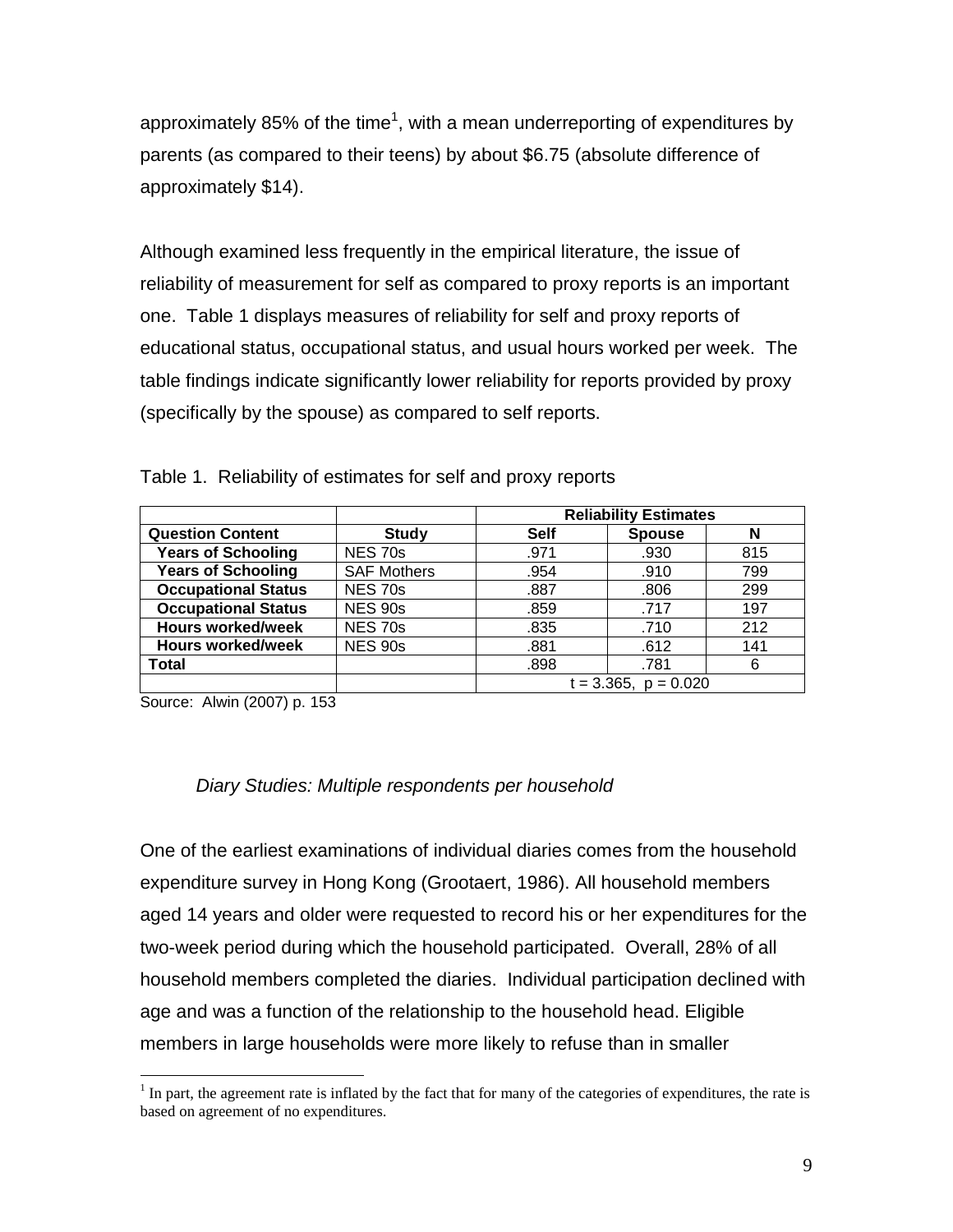households. Expenditures, especially for personal items such as clothing footwear, and services, were significantly higher in households assigned to the multiple diary treatment. The findings indicated that the treatment of requesting multiple diaries (even if full participation was not realized) had a significant effect on the overall levels of expenditures; once the effect for the multiple requests (as compared to a single diary) was controlled, the impact of complete participation was not significant with respect to changes in the level of biweekly expenditures.

A field study conducted by BLS in 2006 (Edgar, et al, 2006) compared the diary reports from households assigned an experimental treatment to the standard production procedures. In the experimental treatment, the field representative placed one main diary (the same form used in the CE production cases) and individual diaries with each consumer unit (CU) member aged 12 and older. Compared to the standard production cases, the experimental treatment resulted in an increase number of expenditure items reported as well as an increased dollar value of the expenditures. The experimental study did have a lower response rate than the production data and completed interviews required more trips on the part of field interviewers as compared to the production cases.

## **Discussion: Alternative Designs and Research Programs**

The background paper for this session listed a number of questions to be addressed. Before addressing these specific items, I would like to identify several aspects of the CE program or design that I believe are worth further investigation:

#### *1. Understand how respondents are dealing with the two surveys*

Does BLS fully understand how respondents are approaching the tasks for the two surveys? The diary experiment conducted in 2006 shed light on reactions to the individual diary program, but does such information exist for the CEI and the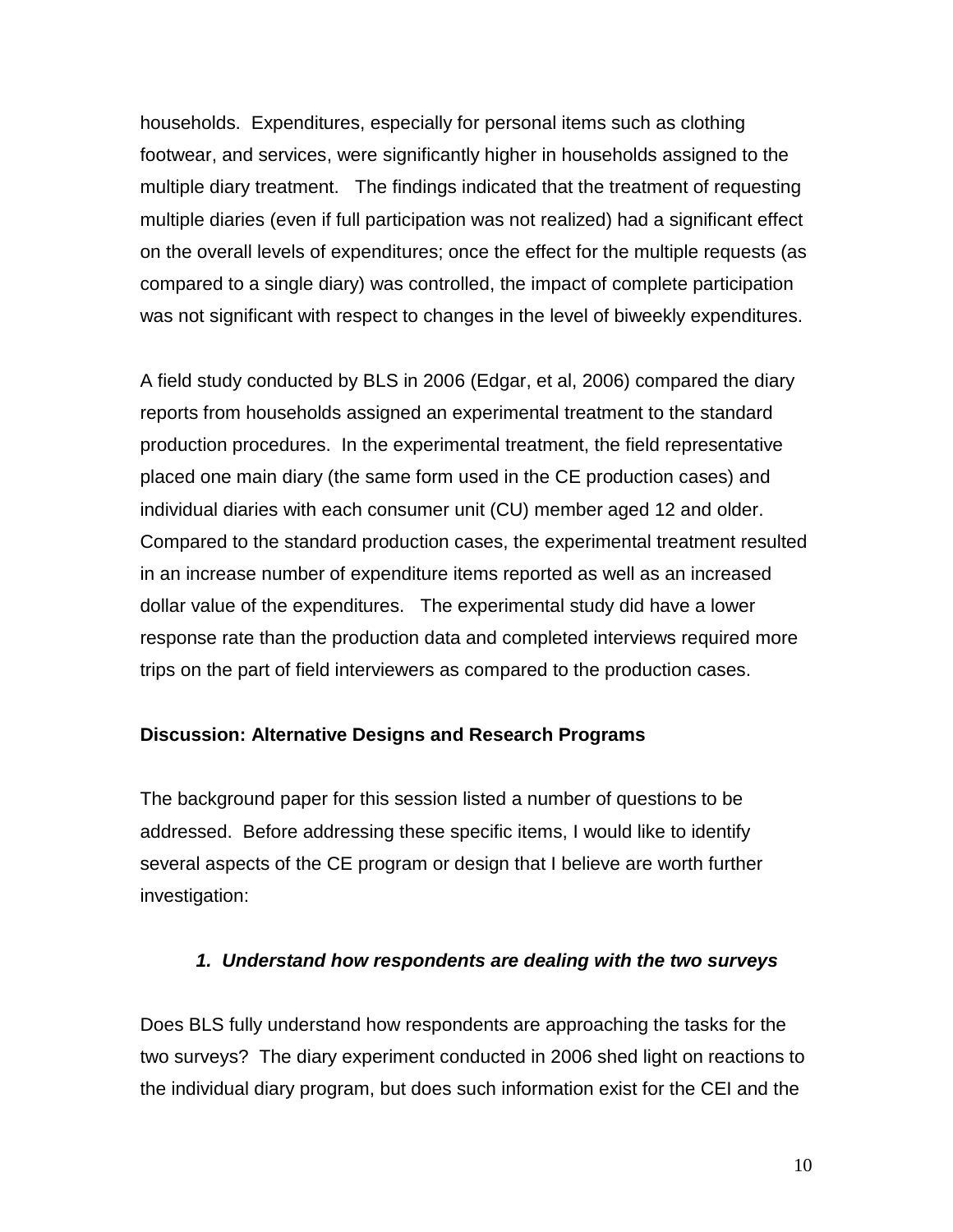main CED? To what extent do CEI respondents rely on records and thereby reduce the disparities associated with self and proxy reports? For example, expenditures for gasoline are based on the CEI<sup>2</sup>. It is highly unlikely that respondents are relying on episodic retrospective recall for either their or other household members' gasoline purchases for a three-month recall period. How are respondents answering these questions in the CEI?

How does the bounding (initial) interview for the CEI aid in setting up the information the respondent needs to collect for the subsequent interviews? To what extent is the respondent informed of the need to gather information from others so as to be prepared to answer questions for all household members?

Thinking about the diary, how is the placement of the CED communicated to other household members? Where is it placed, what reminders exist to record information (e.g., magnets on refrigerators; IVR outbound calls to reminder respondents)? How much effort is expended to encourage full participation or is the need for full participation minimized so as to not impact response rates?

Finally, to what extent do we understand the privacy issues within consumer units? That is, for some household members there may be an outright desire to conceal information about the expenditures. Or the concealment could be specific to particular expenditure items. Are there means by which individual for whom the data are obtained by proxy can amend information in a confidential manner?

To develop a research program to address key aspects of proxy reporting for the CE program, the first step is to fully understand the nature of how the task is presented to household respondents and the role of proxy reporting for the two tasks.

 $\overline{a}$ 

<sup>&</sup>lt;sup>2</sup> See Appendix C. Survey Source of Data for Integrated Tables, 2007.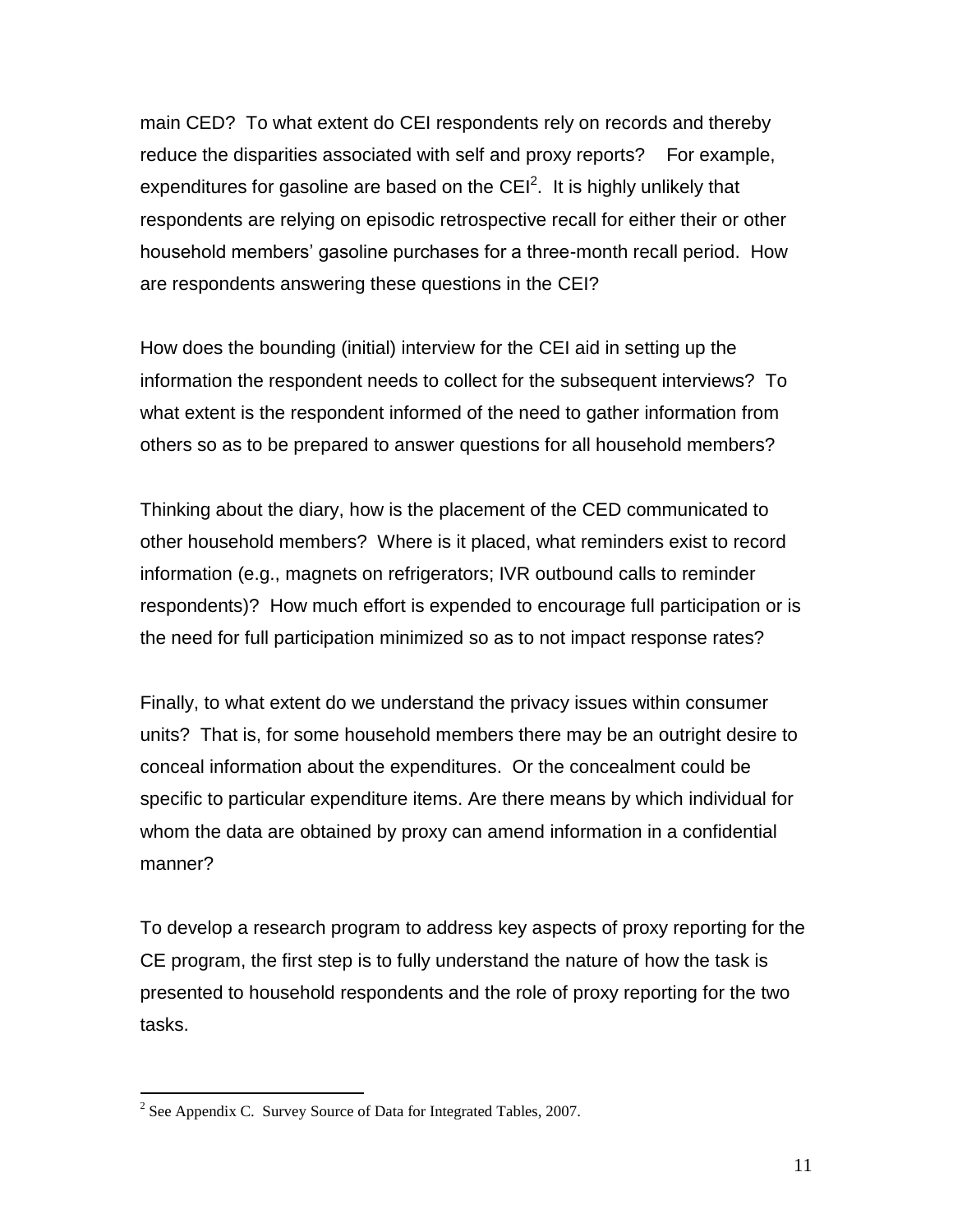## *2. Understand the Error Properties Associated with the CE program*

The task for this discussion was to focus on self and proxy response. The questions posed assume poorer quality data for proxy reported expenditures as compared to self reports. I don't know if there are sufficient empirical data to support that supposition across all types of proxy reports and for all types of expenditures. Clearly there is empirical support that shows *increased* reports for diaries that include participation of multiple CU members. But the CED experimental study also yielded comments from CU members that they felt the individual diaries were redundant and unnecessary since the unit makes purchases as a unit.

With respect to the CEI, once again, I think we know little about the quality of self reports, much less proxy reported information. There may be approaches to the improvement of estimates in the CEI that don't involve increase self participation, *per se*. Alternative designs that improve reporting (e.g. event history calendars), mechanisms that attempt to capture data for shorter recall periods, and variation in approach to CUs with different compositions are all worthy of exploration if we have the means by which to assess the impact of these changes on estimates.

To frame a discussion of cost-error tradeoffs, one has to have data with respect to both the costs and the errors. We know that compared to other benchmarks, the CE program underestimates expenditures. The degree to which this is a problem of proxy reports as compared to underreporting overall is unknown. Similarly, to understand tradeoffs related to changes in response rates, one has to be able to assess the degree to which changes impact estimates. The Experimental CED project yielded a lower response rate<sup>3</sup> than the production interviews, but also resulted in increased levels of reports of expenditure items and expenditures.

 $\overline{a}$ 

<sup>&</sup>lt;sup>3</sup> The experimental CED study reported a 61% for the test cases compared to 77% for the production, but it was unclear from the report as to what constituted a complete for the test cases.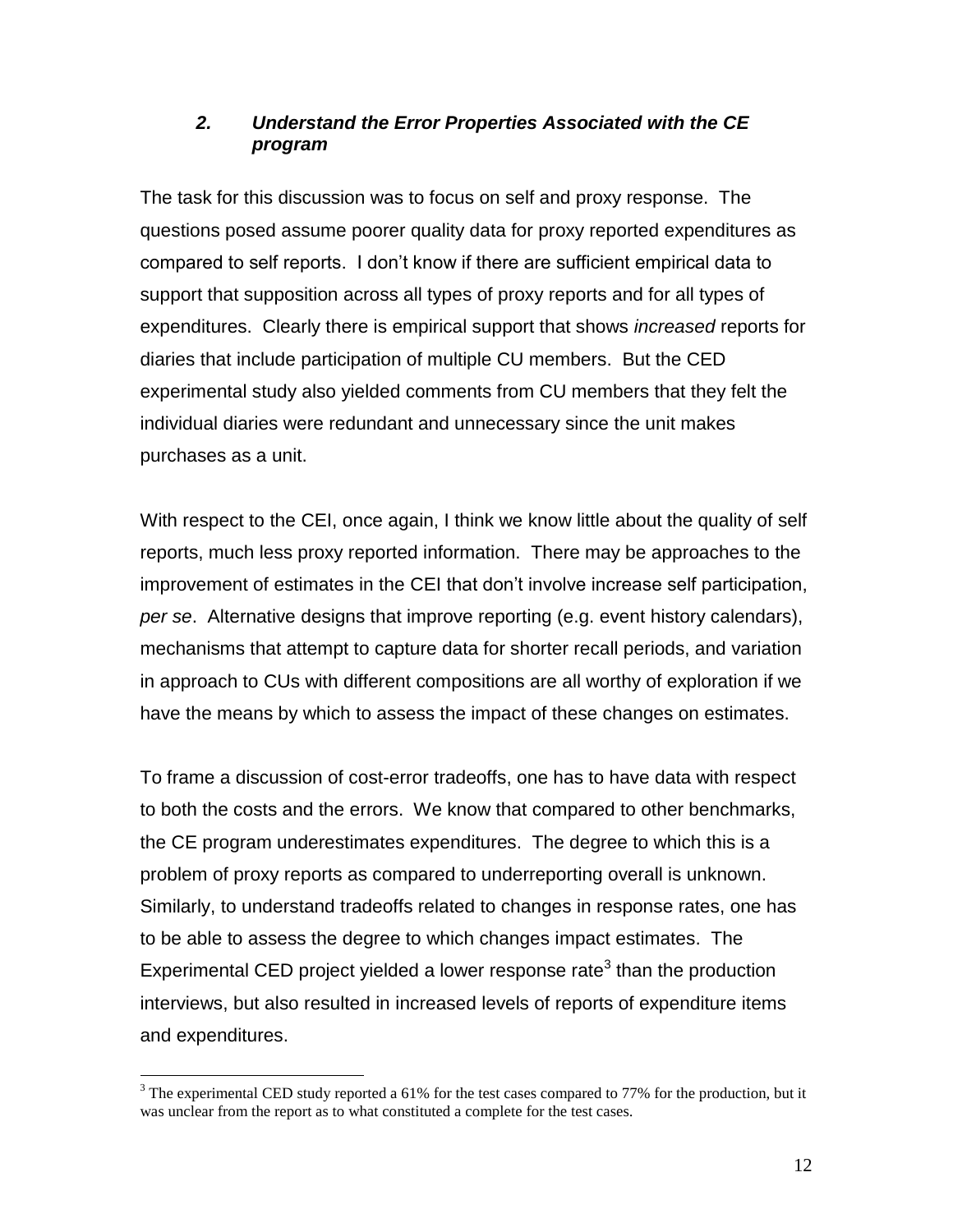## *3*. *Redefine the expenditures of interest for the two surveys*

In thinking about tradeoffs, I would suggest that an early step in the process should be an evaluation of how the burden for the two surveys can be reduced regardless of how one addresses the self and proxy issue. The current design has redundancies with respect to the information collected across the two instruments.

Consider the data source for various expenditures as used by the Consumer Price Index (see Appendix C, Survey Source of Data for Integrated Tables, 2007; BLS, 2007). At present, the CEI and the CED have some overlap, for example, both questionnaires ask specifically about clothing purchases. In addition, the CED has a catch-all page that asks the respondent to report expenditures on "all other products, services, and expenses.‖ Hence, across the two instruments, there are redundancies resulting in additional, unnecessary burden.

A quick review of that appendix suggests that the diary is the data source for estimates related to food, personal care products and services, prescription and non-prescription drugs housekeeping supplies, miscellaneous small household items, most clothing items, and a smattering of unrelated items (e.g., vehicle insurance, some sports equipment).

The work of Grootaert (1986) clearly indicated an increased reporting of "personal" items with the use of individual diaries. So why not make a definitive split between the CEI and CED instruments? The focus of the CED would be on the mundane, small expense, easily forgotten (or never known to a proxy) "personal items" and the CEI would be on the items for which there are accessible records, are known at the household level, and/or can be estimated from known behavioral patterns (e.g., gasoline for cars). By reducing the focus of the diary to a set of well defined categories (eliminating the catch-all page), the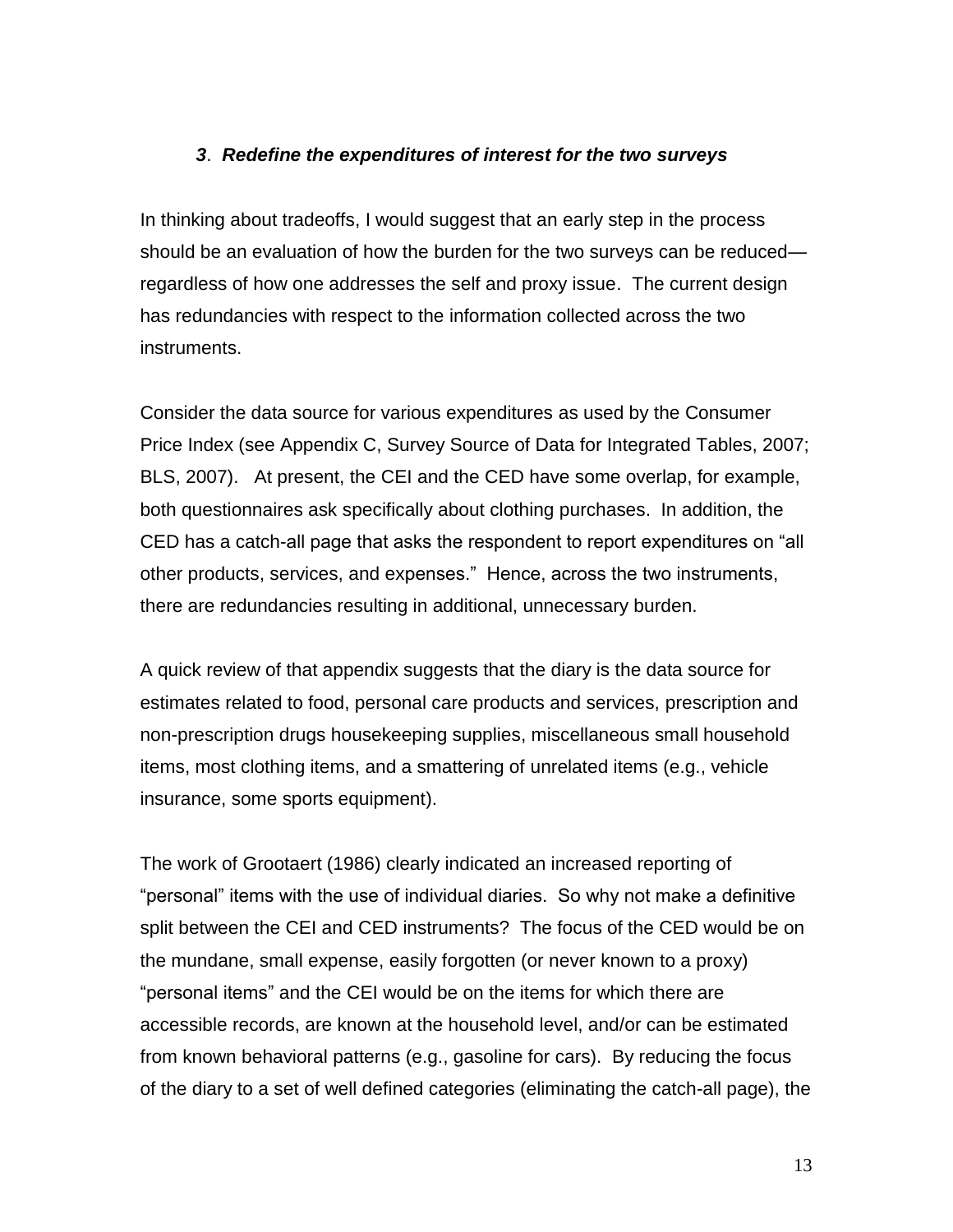burden on the participants would be reduced, thereby potentially increasing participation at the individual level.  $4\overline{ }$ 

## *4. Consider prospective participation among CEI households*

To what extent is the first bounding interview for the CEI used to proactively encourage the retention of receipts, bills, checkbooks, the use of the Infobook and other records in anticipation of the subsequent interviews? Is there active encouragement of the household respondent to gather these records in advance of the interview? What inter-interview outreach activities are used to encourage inter-interview recording of information? Can data be captured closer in real time rather than relying on a three-month recall period?

As with other suggestions throughout this discussion, the impact on proxy reporting is a shift from the reliance on retrospective recall for *both* self and proxy reports to real time capture of information directly from the individual members of the consumer unit. Each of these shifts represents a move toward minimizing retrospective recall and reliance on proxy reports at the cost of increased interinterview data capture and increased participation from all members of the consumer unit.

## *5. Expand the use of records*

 $\overline{a}$ 

Asking respondents to record individual grocery items in 2010 seems arcane and excessively burdensome. At a minimum, the diary should be redesigned so that respondents have a means for easily compiling receipts for the week of interest. This seems most relevant for food purchases (food consumed away as well as at home). Interviewers could carry portable scanning machines to capture the data (or could return the receipts after scanning is completed by the home office).

 $<sup>4</sup>$  Note that Grootert (1986) found that the increased reporting of expenditure items and total expenditures</sup> was attributable to the request for multiple diaries, not a function of complete compliance.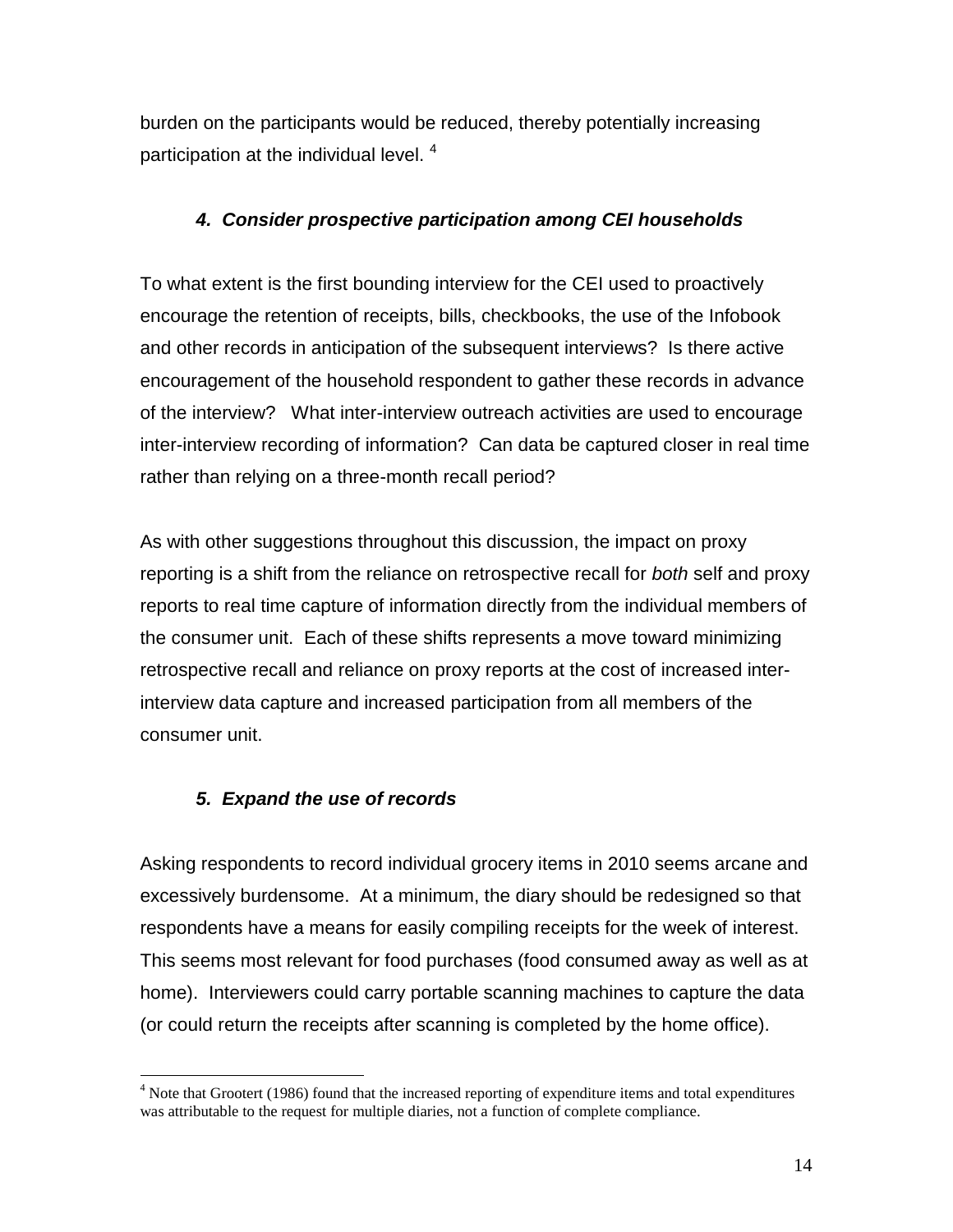The CEI provides CUs with the Infobook but recent data suggest that less than half of the CUs use the information during the CEI (Edgar and Gonzalez, 2009). The use of records (utility bills, Infobook usage) is associated with reduced odds of the need for editing data (Edgar and Gonzalez, 2009).

## *5. Incorporate Technology*

The Homescan project conducted by Nielson is a consumer panel of almost 300,000 households worldwide. In the U.S., the Homescan reporting device is an UPC scanner which facilitate electronic capture and transmission of data on an on-going basis (Link, 2010). Media diary studies have moved to the use of electronic capture of information (Arbitron's Portable People Meter; Nielson's People Meter) as have a variety of health surveys that attempt to capture physical activities, dietary intake, and medicine compliance via the use of technologic innovations. Utilizing a product such as a barcode reading device may lead to reduced burden on the household, improved reporting, and facilitate longer retention as a diarists, thereby reducing recruitment costs.

The use of such a device could be tested for both CEI and CED households but seems most relevant for CED households.

And now, to return to the questions raised by BLS:

# **1. What are some key aspects of proxy reporting that the CE program should address during the redesign process?**

As noted above, I would begin with fully understanding the nature of both self and proxy reporting for the two surveys. For the CEI, to what extent are respondents relying purely on unaided recall to answer questions about others in the household (as well as for themselves)? The reporting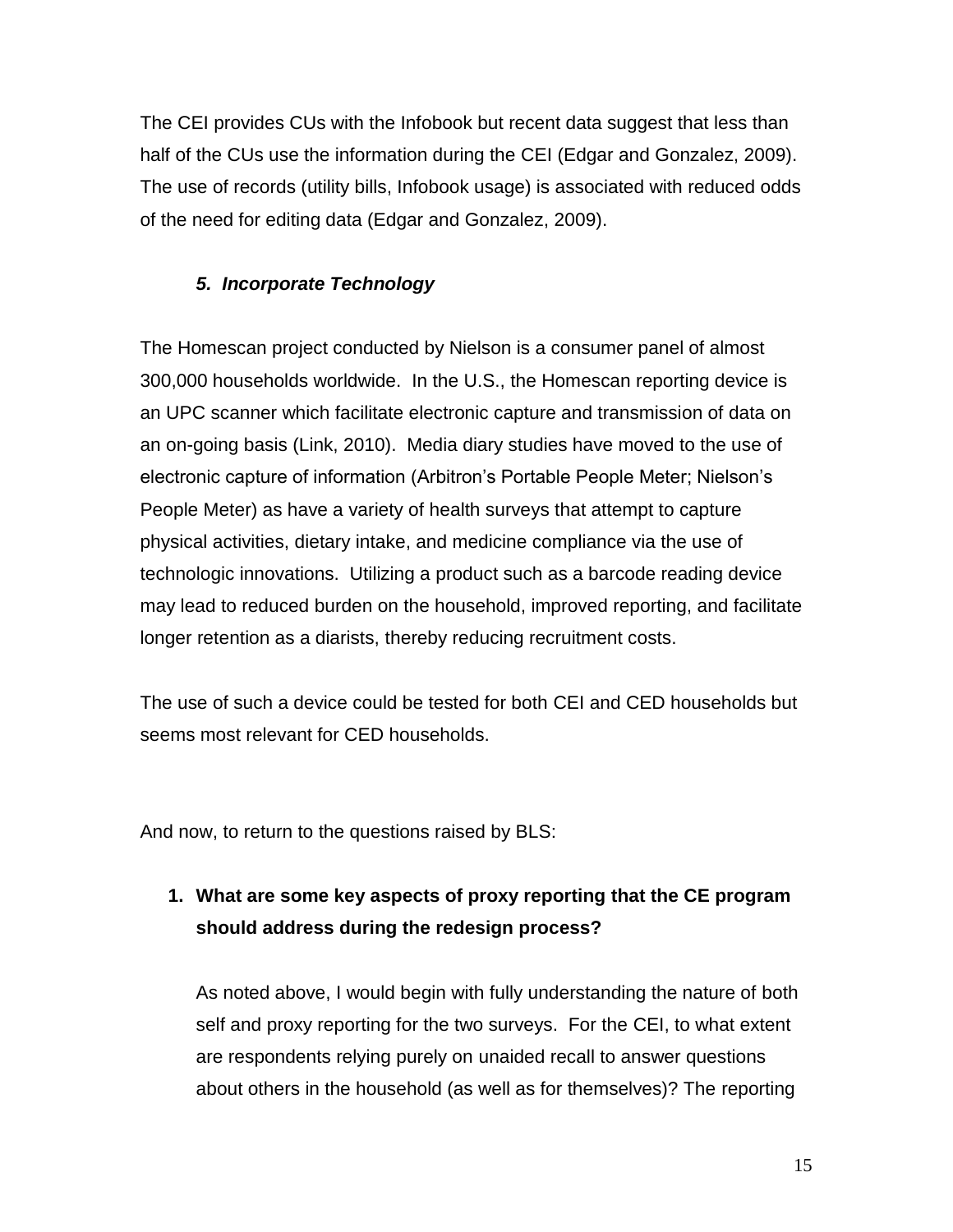task, whether it is for oneself or for other household members is a difficult one for the CEI, given the three month recall period. Episodic recall (for oneself or with respect to the behavior of others) will most likely be subject to errors of omission whereas estimation-based reports will most likely err in both directions. Understanding how respondents complete the task will guide the direction of the research to improve the CEI overall, not just for proxy reports. For the CED, once again, I know little about how the respondents actually approach and complete the task. Do household respondents query other members of the CU every evening to capture the information? Do the other CU members resent having to participate since they were not asked nor agreed to participate?

In examining how the task is completed, attention should focus on how the nature of the task differs across different consumer unit compositions. Consumer units structured so as to have a central expenditure gatekeeper may require a very different approach to data collection than households with three adolescents and parents who each maintain their own credit cards and checking accounts.

**2. Are there obvious tradeoffs that CE will need to balance when dealing with the topic of proxy reporting? How should the CE program manage the tradeoff between requiring participation from all CU members and allowing for proxy reporting on behalf of refusing members? How should the CE program evaluate and make a decision about the tradeoff between increases in respondent burden, increased field costs, and improved reporting quality?**

From the limited work of Grootaert (1986) it doesn't appear that full participation is key to improving (that is, increasing) the reporting of expenditures. Rather it is the request (in his case, the placement of multiple diaries) that lead to the reporting of increased expenditures.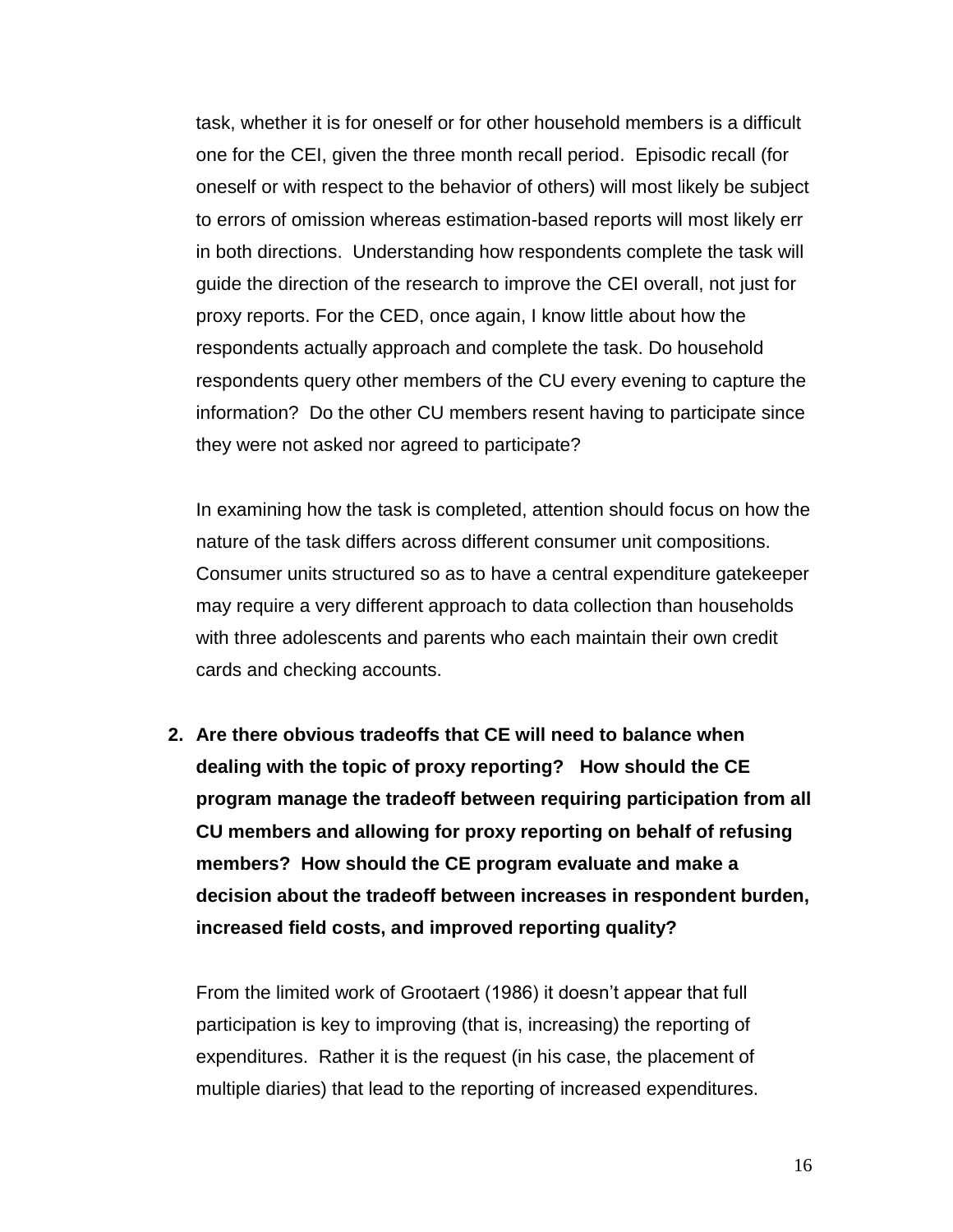Hence it may not be necessary to insist on complete participation for a CU to be counted as a responding unit.

Discussion of tradeoffs should not be presumptive; that is, the nature of the questions posed above assumes that burden will increase as will field costs. Not all redesigns that encourage participation among multiple household members have to lead to increased burden or increased field costs. For example, are there designs in which field representatives would not need to conduct three personal visits for the completion of a two week diary? These are expensive visits for a data collection effort that, for the most part, is designed to be self-administered.

Of course response rates are a very visible measure of survey quality, but as noted at the onset of this paper, there is little evidence of nonresponse bias among many social surveys. Without an understanding of the bias associated with an increase in nonresponse that may accompany a shift toward more self response for either of the CE surveys, one can not have the discussion of tradeoffs.

Obviously, costs represent a critical constraint to any redesign. So considerations of alternative design options have to also consider how to minimize the impacts on costs. For example, use of UPC scanners in households is expensive; however, if recruitment costs for CUs can be reduced by retaining CUs for longer diary periods, then perhaps incorporating the technology can become cost neutral (especially if data are transmitted electronically without the need for a field representative to stop by every week to obtain the paper diary).

17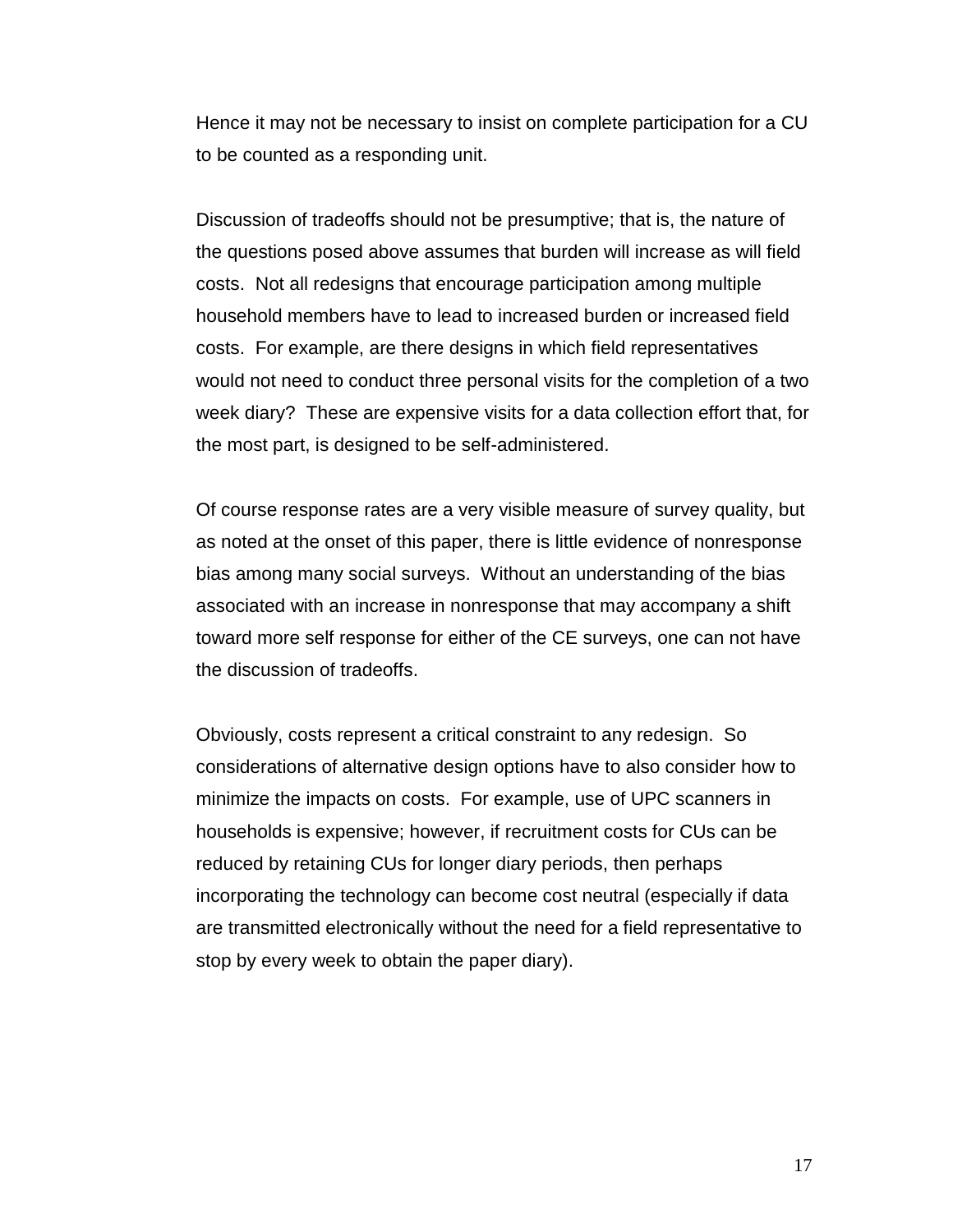## **3. What designs could potentially reduce the reliance on proxy reporting for the CEI and the CED?**

Improving the use of records, incorporating technology, and encouraging self response via individual diaries appear to be the best means to reduce the reliance on proxy reporting. Some of these approaches would have the benefit of most likely improving the quality of data for self reports also.

Once again, reliance on proxy reporting may be fine in some situations (particular CU composition, particular types of expenditures). I would encourage greater understanding of the error properties of self and proxy reports across the two surveys and various expenditures before moving to a design that emphases all-self response.

# **4. What are best-practice methods for collecting data from all household members while balancing the impact on response rates as a result of increased overall burden?**

Clearly there is no best practice. Part of the answer also has to do with how BLS and the Bureau of the Census decide to define response rates. With respect to the CED, will a CU only be counted as responding if all CU members complete the diary each week? That seems excessively conservative and pre-concludes that any move to such a design would be a failure, with respect to response rates. I also have to question the notion of an "increased overall burden." Increase participation redistributes the burden across an increased number of CU members, but does it actually increase the overall burden?

Defining best practice methods really requires a full understanding of how the various sources of error impact estimates. Here we have focused on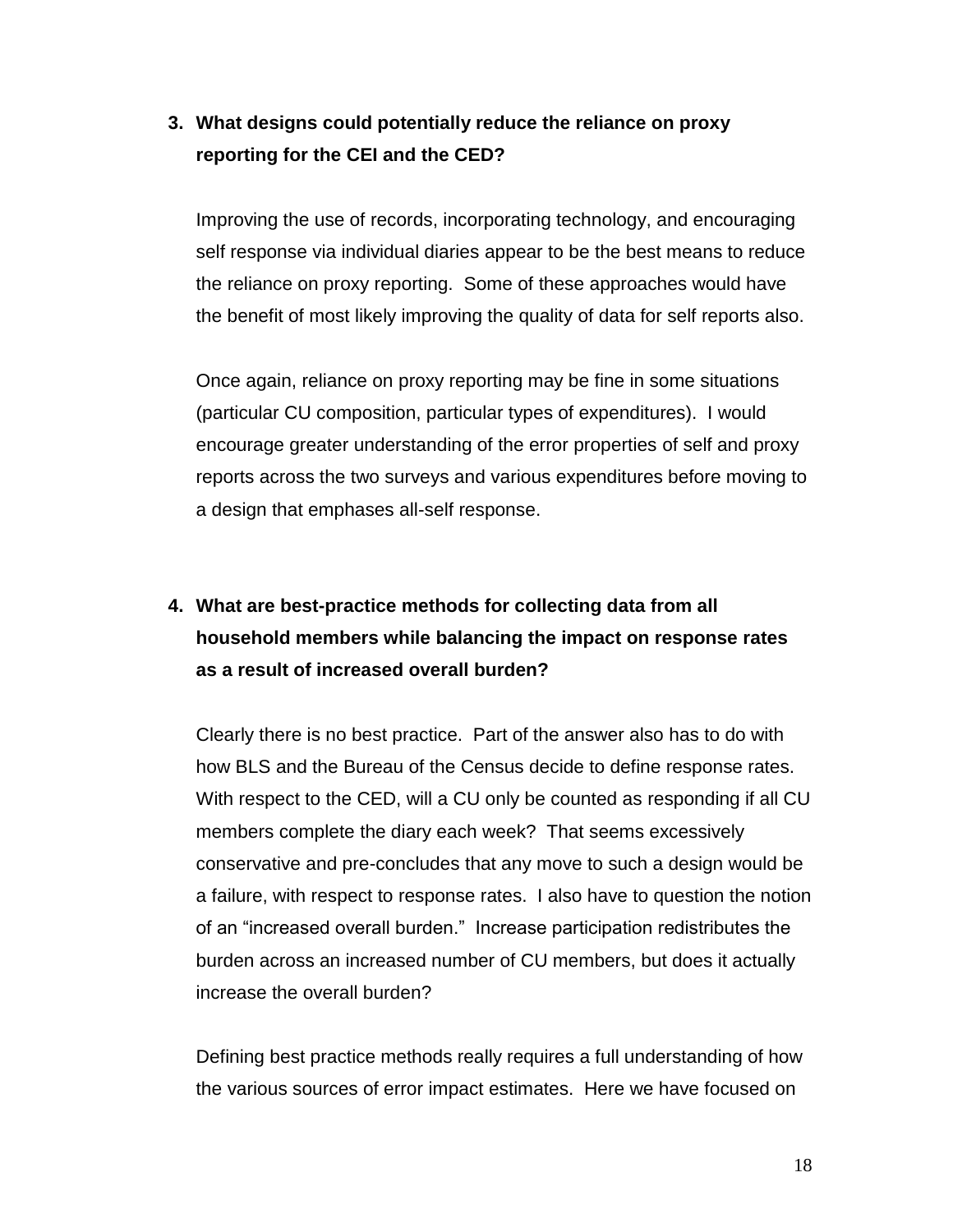proxy reporting; BLS has framed the issue as one of increasing participation juxtaposed against reducing response rates. While that tradeoff maybe true the issue needs to be framed from a broader perspective (all error sources and knowledge of measurement error overall) with an eye toward a multi-faceted solution.

# **5. What should the next steps be to explore and research this issue for a possible change in CE methods?**

- Conduct a series of ethnographic and/or observational studies to gain further information about the nature of self and proxy reporting for both the CEI and the CED.
- Design studies so as to assess measurement error for both self and proxy reports. For example, perhaps partner with Nielson and use their Homescan data as a validation source.
- Expand the 2006 experimental study of the individual CED. This experiment should include an examination of the main CED so as to not have redundant information with the individual diaries and include a non-response follow-up study to address the tradeoff between increase participation and response rates.
- Redesign diaries so as to capture receipts rather than requiring recording of information by hand. In addition, review the CED for means by which to reduce the burden by pre-identifying common purchases that can be checked off rather than written in by hand. Consider eliminating redundancies with the CEI so as to streamline the diary instrument.
- Test the feasibility of incorporating technology in the CED.
- If technology feasibility study is positive, consider altering the  $\bullet$ design of the CED with respect to the length of time a CU serves as a diarist. Tradeoff between reduced costs of enrollment vs. increased length of time as a diarist. Examine diary fatigue.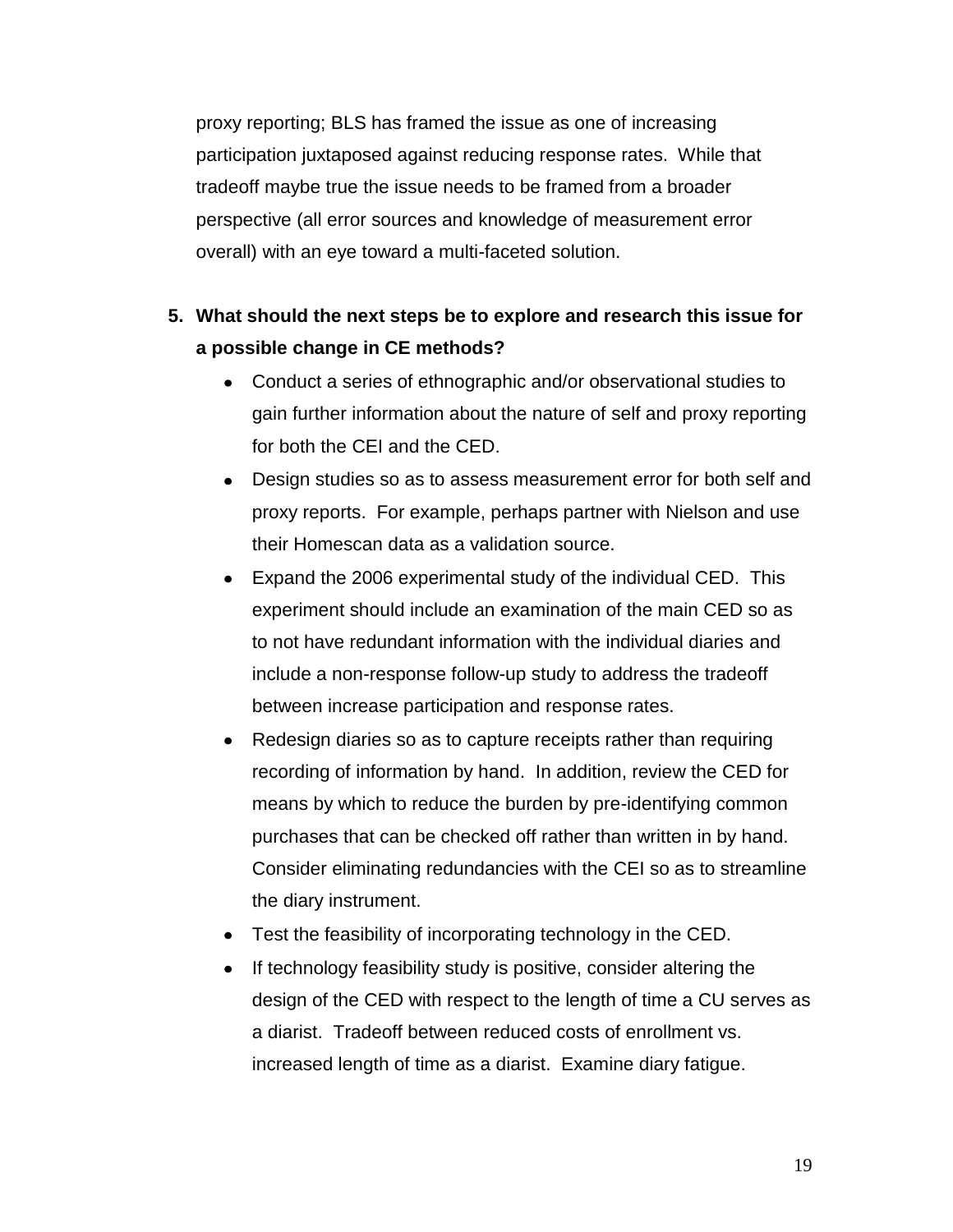- Experiment with more aggressive requests for record keeping that involves all CU members during the first CEI interview. Support and encourage record keeping through the use of outreach, including but not limited to postcards, IVR, email, and incentives. Consider the use of proactively placed materials (e.g., calendars) that encourage real time recording of information.
- Experiment with the use of technology for the CEI

# **6. How would you design a survey or set of surveys to collect detailed monthly data on a comprehensive range of expenditures?**

I would hate to design a study before I had some of the questions outlined above addressed. But sitting here today, if I was forced to design such a study, I would try to take as much advantage of records and technology as possible, knowing that for most of the items of interest, retrospective recall is poor, regardless if reported by self or by proxy. I would want to try to design a study so as to minimize burden for the CU with an eye toward maintaining them in the study longer than 2 weeks (CED). I would also want to consider integrating the two designs –that is, selected CUs would participate in both aspects of the study, with diaries for the small expenditures, the interview for the large and periodic expenditures.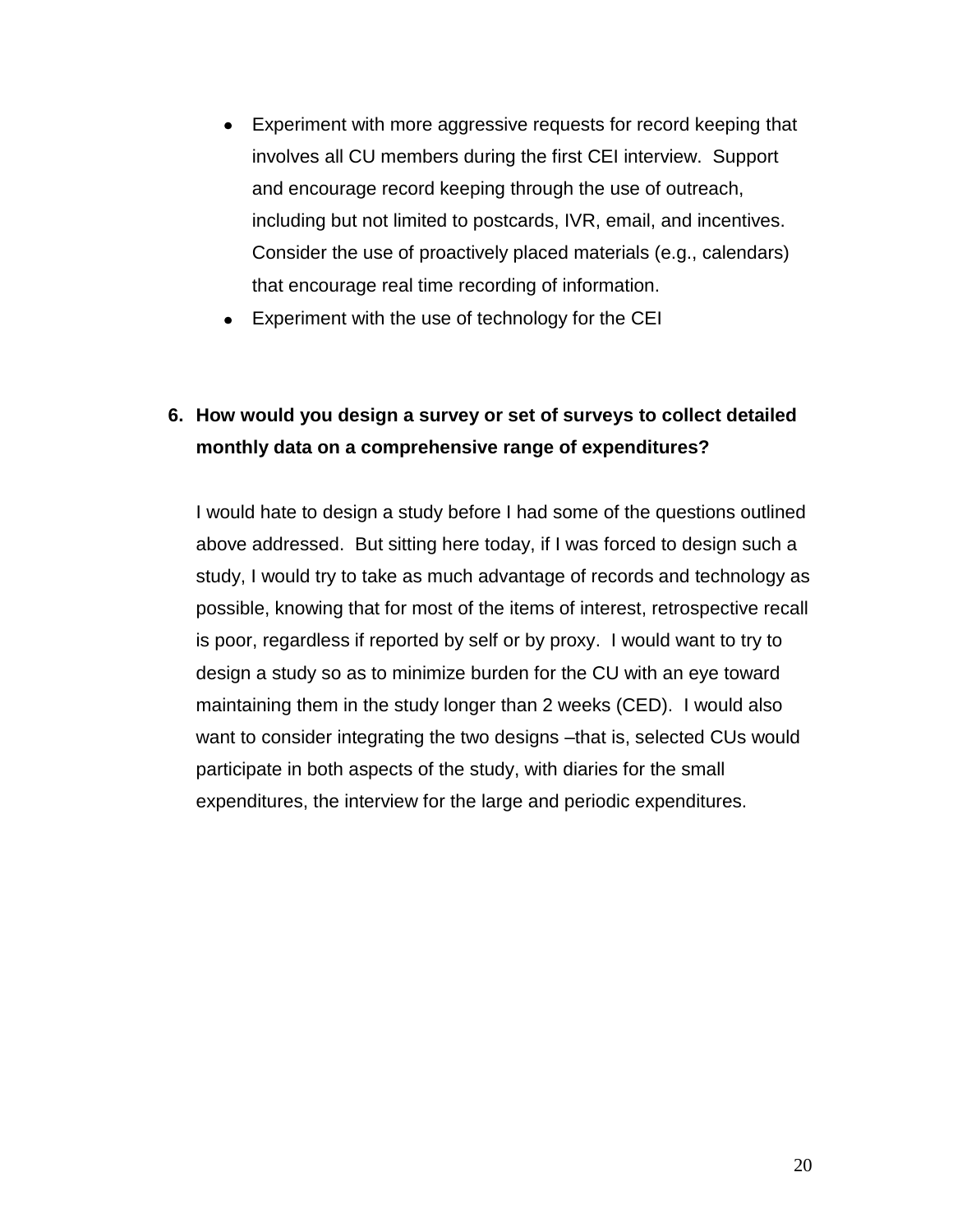#### **References**

Alwin, D (2007) *Margins of Error.* Hoboken, NJ: John Wiley and Sons.

- Arbitron (2010) "The Arbitron Radio Listening Diary. Available at <http://www.arbitron.com/home/content.stm>
- Blair, E and S. Burton (1987) "Cognitive Processes Used by Survey Respondents in Answering Behavior Frequency Questions." *Journal of Consumer Research*, Vol. 14: 280-288.
- Blair, J., G. Menon, and B. Bickart (1991) "Measurement Effects in Self vs. Proxy Response to Survey Questions: An Information-Processing Perspective" in P. Biemer, R. Groves, L. Lyberg, N. Mathiowetz, and S. Sudman (eds) *Measurement Errors in Surveys*. New York: John Wiley and Sons.
- Bradburn, N., L. Rips, and S. Shevell (1987) "Answering Autobiographical Quesitons: The Impact of Memory and Inference on Surveys." *Science*, Vol 236: 157-161.
- Bureau of Labor Statistics (2007). *BLS Handbook of Methods.* Available at [www.bls.gov/opub/hom/homtoc.htm](http://www.bls.gov/opub/hom/homtoc.htm)
- Edgar, J., J. Davis, S. Spell, R. Verlander, and G. Wetzel (2006). Individual Diary Feasibility Test Final Report. Bureau of Labor Statistics unpublished internal report.
- Edgar, J. and J. Gonzalez (2009) "Correlates of Data Quality in the Consumer Expnditure Quarterly Interview Survey" Paper presented at the Joint Statistical Meetings, August, 2009.
- Filippucci, C. and M.R. Ferrante (1997). Individual Diaries and Expense Documents in the Italian Consumer Expenditure Survey. *Journal of Official Statistics*, Vol.13, No.2, pp. 113-121
- Grootaert, C. (1986) "The Use of Multiple Diaries in a Household Expenditure Survey in Hong Kong." *Journal of the American Statistical Association* Vol. 81 (396): 938-944.
- Groves, R. (2006) "Nonresponse Rates and Nonresponse Bias in Household Surveys." *Public Opinion Quarterly,* 70: 646-675.
- Keeter, S., C. Miller, A. Kohut, R. Groves, and S. Presser (2000) "Consequences of Reducing Nonresponse in a National telephone Survey." *Public Opinion Quarterly*, 64: 125-148.
- Kojetin, B. and S. Jerstad (1997). The Quality of Proxy Reports on the Consumer Expenditure Survey.
- Kojetin, B. and L. Miller (1993). The Intrahousehold Communications Study: Estimating the Accuracy of Proxy Responses at the Dyadic Level. ASA.
- Link, M. (2010) "Nielsen Homescan and Life360 Technologies" Paper presented at the BLS Data Capture Technologies Seminar, March 18, 2010.
- Mathiowetz, N. (1987). Questionnaire Design Advisory Conference. Bureau of Labor Statistics unpublished internal report.